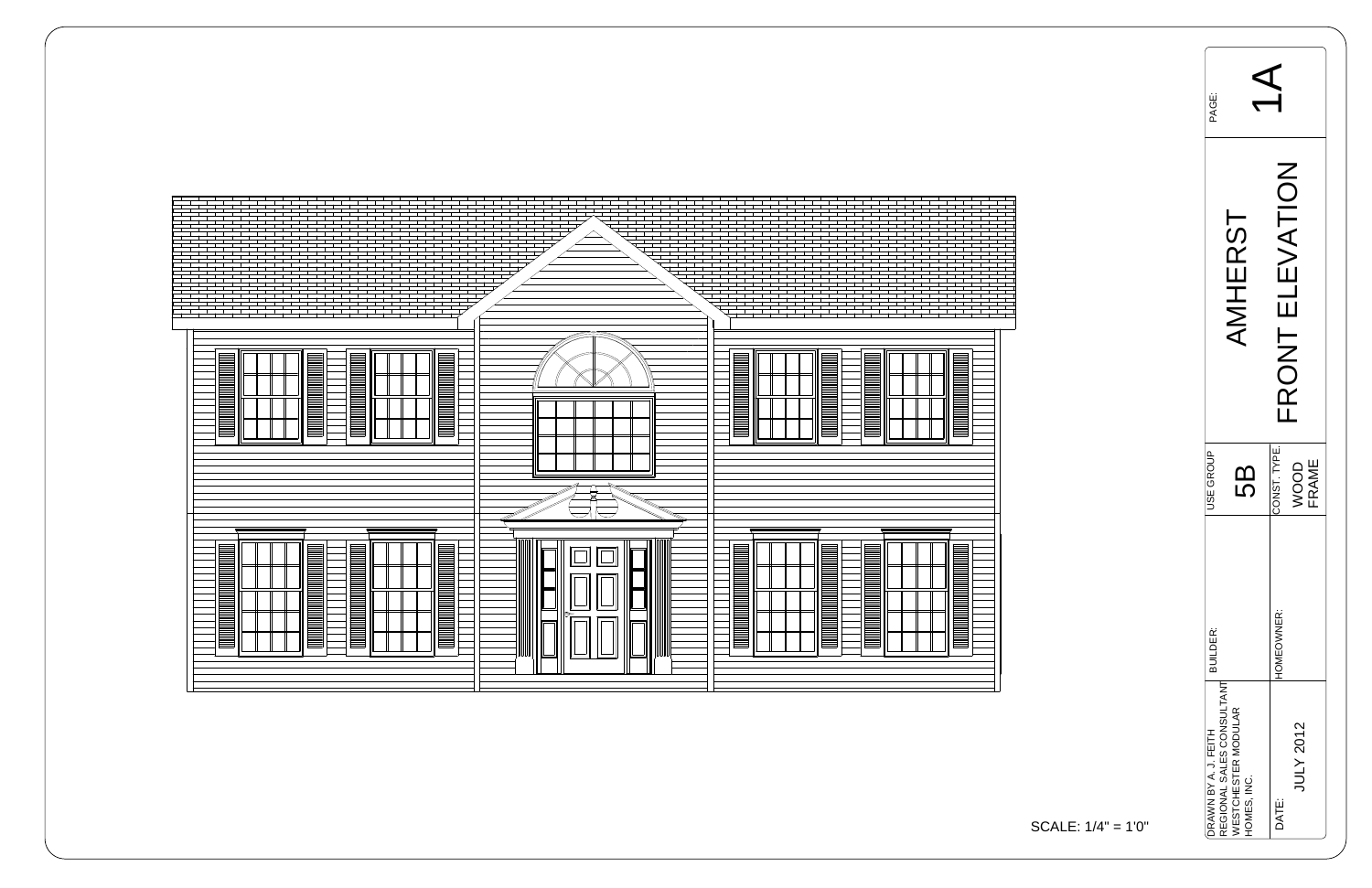| <b>BOK</b>           |                                                         |             |               |                                        |  |  |
|----------------------|---------------------------------------------------------|-------------|---------------|----------------------------------------|--|--|
|                      | MHERST                                                  |             | SIDE AND REAR | LEVATIONS<br>$\overline{\blacksquare}$ |  |  |
| <b>JSE GROUP</b>     |                                                         | 5<br>5      | CONST. TYPE.  | FRAME<br>VOOD                          |  |  |
| BUILDER:             |                                                         |             | HOMEOWNER:    |                                        |  |  |
| DRAWN BY A. J. FEITH | REGIONAL SALES CONSULTANT<br><b>NESTCHESTER MODULAR</b> | HOMES, INC. | DATE:         | JULY 2012                              |  |  |

LEFT



SCALE: 1/8" = 1'0"

RIGHT





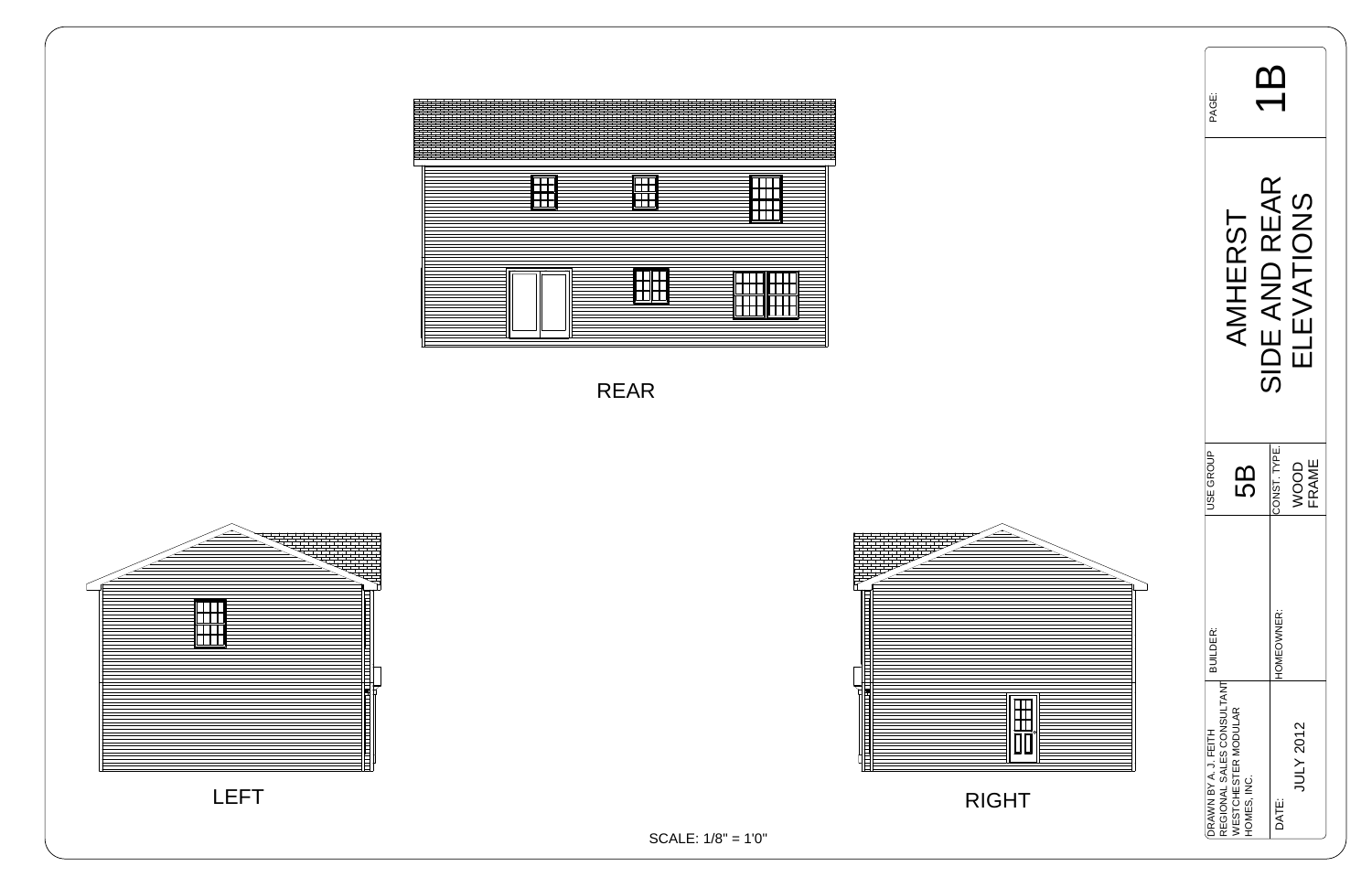